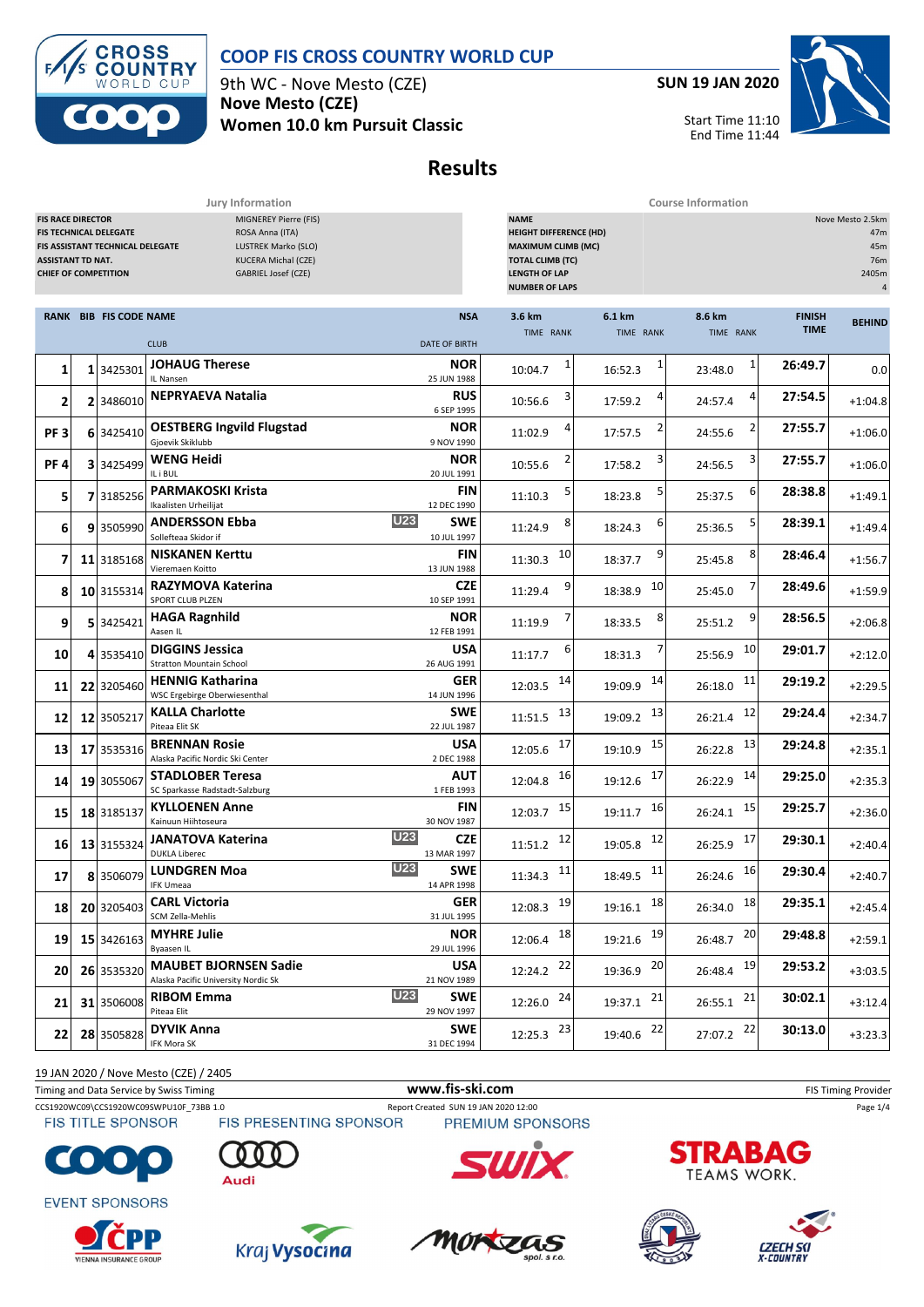

#### **COOP FIS CROSS COUNTRY WORLD CUP**

9th WC - Nove Mesto (CZE) **Nove Mesto (CZE) Women 10.0 km Pursuit Classic** **SUN 19 JAN 2020**



Start Time 11:10 End Time 11:44

### **Results**

|    | <b>RANK BIB FIS CODE NAME</b> |                                                                    | <b>NSA</b>                | 3.6 km         | 6.1 km        | 8.6 km                   | <b>FINISH</b> | <b>BEHIND</b> |
|----|-------------------------------|--------------------------------------------------------------------|---------------------------|----------------|---------------|--------------------------|---------------|---------------|
|    |                               | <b>CLUB</b>                                                        | <b>DATE OF BIRTH</b>      | TIME RANK      | TIME RANK     | TIME RANK                | <b>TIME</b>   |               |
| 23 | 21 3295322                    | <b>U23</b><br><b>COMARELLA Anna</b><br>G.S. FIAMME ORO MOENA       | ITA<br>12 MAR 1997        | 25<br>12:27.2  | 23<br>19:43.1 | 23<br>27:15.4            | 30:23.1       | $+3:33.4$     |
| 24 | 14 3195219                    | <b>CLAUDEL Delphine</b><br>La Bressaude                            | <b>FRA</b><br>23 MAR 1996 | 20<br>12:09.4  | 24<br>19:44.2 | 24<br>27:16.0            | 30:27.0       | $+3:37.3$     |
| 25 | 33 3205407                    | <b>FINK Pia</b><br>SV Bremelau                                     | GER<br>10 JUL 1995        | 30<br>12:49.3  | 27<br>20:05.2 | 25<br>27:28.5            | 30:32.7       | $+3:43.0$     |
| 26 | 37 3425669                    | <b>KALVAA Anne Kjersti</b><br>Lundamo II                           | <b>NOR</b><br>5 JUN 1992  | 31<br>12:50.3  | 28<br>20:05.3 | 27<br>27:31.4            | 30:34.1       | $+3:44.4$     |
| 27 | 35 3426456                    | <b>U23</b><br><b>AMUNDSEN Hedda Oestberg</b><br>Asker Skiklubb     | <b>NOR</b><br>18 SEP 1998 | 29<br>12:48.3  | 26<br>20:04.4 | 26<br>27:29.7            | 30:34.2       | $+3:44.5$     |
| 28 | 23 3195205                    | <b>BENTZ Coralie</b><br><b>C.S ARGENTIERE</b>                      | <b>FRA</b><br>21 MAY 1996 | 26<br>12:42.7  | 29<br>20:06.9 | 28<br>27:32.0            | 30:35.6       | $+3:45.9$     |
| 29 | 29 3486373                    | <b>SMIRNOVA Ekaterina</b>                                          | RUS<br>4 AUG 1996         | 27<br>12:44.7  | 30<br>20:09.4 | 29<br>27:33.6            | 30:36.8       | $+3:47.1$     |
| 30 | 40 3185633                    | <b>U23</b><br><b>NISSINEN Vilma</b><br>Vuokatti Ski Team Kainuu    | FIN<br>19 NOV 1997        | 37<br>13:00.3  | 32<br>20:16.6 | 31<br>27:42.2            | 30:39.1       | $+3:49.4$     |
| 31 | 16 3426110                    | <b>SMEDAAS Magni</b><br>Lillehammer Skiklub                        | <b>NOR</b><br>17 JUN 1995 | 21<br>12:21.7  | 25<br>20:00.2 | 30<br>27:38.6            | 30:42.5       | $+3:52.8$     |
| 32 | 30 3535562                    | <b>U23</b><br><b>KERN Julia</b><br><b>Stratton Mountain School</b> | <b>USA</b><br>12 SEP 1997 | 34<br>12:56.6  | 34<br>20:22.4 | 33<br>27:53.3            | 31:00.1       | $+4:10.4$     |
| 33 | 41 3435197                    | <b>U23</b><br><b>MARCISZ Izabela</b><br>SS Przadki Ski             | POL<br>18 MAY 2000        | 35<br>12:59.5  | 33<br>20:17.5 | 32<br>27:52.0            | 31:03.8       | $+4:14.1$     |
| 34 | 45 3486471                    | <b>U23</b><br><b>ZHEREBYATEVA Anna</b>                             | <b>RUS</b><br>24 FEB 1997 | 41<br>13:17.1  | 38<br>20:34.4 | 34<br>28:00.7            | 31:07.1       | $+4:17.4$     |
| 35 | 44 3185579                    | <b>MATINTALO Johanna</b><br>Poeytyaen Urheilijat                   | <b>FIN</b><br>11 DEC 1996 | 39<br>13:10.0  | 37<br>20:31.3 | 36<br>28:03.3            | 31:10.2       | $+4:20.5$     |
| 36 | 43 3155249                    | <b>NOVAKOVA Petra</b><br>Lk Slovan Karlovy Vary / CS MV            | CZE<br>17 AUG 1993        | 40<br>13:12.1  | 41<br>20:42.9 | 37<br>28:05.6            | 31:11.3       | $+4:21.6$     |
| 37 | 25 3486563                    | <b>U23</b><br><b>MATSOKINA Hristina</b>                            | RUS<br>19 AUG 1998        | 28<br>12:45.6  | 31<br>20:15.0 | 35<br>28:01.2            | 31:15.0       | $+4:25.3$     |
| 38 | 48 3505675                    | <b>SETTLIN Evelina</b><br>Hudiksvalls If                           | <b>SWE</b><br>5 JUN 1992  | 44<br>13:19.5  | 40<br>20:41.7 | 39<br>28:13.1            | 31:20.7       | $+4:31.0$     |
| 39 | 32 3295144                    | <b>DEBERTOLIS Ilaria</b><br>G.S. FIAMME ORO MOENA                  | <b>ITA</b><br>17 SEP 1989 | 32<br>12:51.1  | 35<br>20:25.1 | 38<br>28:09.3            | 31:23.9       | $+4:34.2$     |
| 40 | 38 3486592                    | <b>U23</b><br><b>DUBOTOLKINA Nina</b>                              | RUS<br>20 SEP 1998        | 36<br>12:59.8  | 39<br>20:39.5 | 41<br>28:22.2            | 31:30.9       | $+4:41.2$     |
| 41 | 24 3125082                    | <b>U23</b><br><b>CHI Chunxue</b>                                   | <b>CHN</b><br>4 JAN 1998  | 33<br>12:55.2  | 36<br>20:26.7 | 40<br>28:19.1            | 31:35.3       | $+4:45.6$     |
| 42 | 52 3205491                    | <b>U23</b><br><b>FRAEBEL Antonia</b><br>WSV Asbach                 | GER<br>25 JAN 1997        | 50<br>14:00.6  | 47<br>21:22.7 | 45<br>28:41.3            | $**31:43.1$   | $+4:53.4$     |
| 43 | 27 3555052                    | <b>U23</b><br>EIDUKA Patricija<br>Aizkraukle                       | <b>LAT</b><br>1 FEB 2000  | 38<br>13:01.4  | 42<br>20:46.9 | 42<br>28:39.1            | 31:45.7       | $+4:56.0$     |
| 44 | 39 3535385                    | <b>PATTERSON Caitlin</b><br>Craftsbury Nordic Ski Club             | <b>USA</b><br>30 JAN 1990 | $13:18.7$ $43$ | $21:00.1$ 45  | $28:40.3$ <sup>=43</sup> | 31:47.8       | $+4:58.1$     |
| 45 | 47 1274580                    | <b>ISHIDA Masako</b><br>JR Hokkaido Ski Team                       | JPN<br>5 NOV 1980         | $13:29.1$ $45$ | 44<br>20:58.7 | $28:40.3$ <sup>=43</sup> | 31:51.8       | $+5:02.1$     |
| 46 | 36 3675035                    | <b>SHEVCHENKO Anna</b>                                             | KAZ<br>4 AUG 1993         | 13:17.4 42     | $20:58.1$ 43  | 28:42.0 46               | 31:53.5       | $+5:03.8$     |
| 47 | 42 3125046                    | LI Xin                                                             | <b>CHN</b><br>31 JUL 1992 | 13:30.5 46     | 46<br>21:06.2 | 47<br>28:50.5            | 32:09.9       | $+5:20.2$     |

19 JAN 2020 / Nove Mesto (CZE) / 2405

Timing and Data Service by Swiss Timing **WWW.fis-Ski.com WWW.fis-Ski.com** FIS Timing Provider

CCS1920WC09\CCS1920WC09SWPU10F\_73BB 1.0 Report Created SUN 19 JAN 2020 12:00 Page 2/4<br>FIS TITLE SPONSOR FIS PRESENTING SPONSOR PREMIUM SPONSORS

**FIS TITLE SPONSOR** 

**EVENT SPONSORS** 

 $\bullet$ 















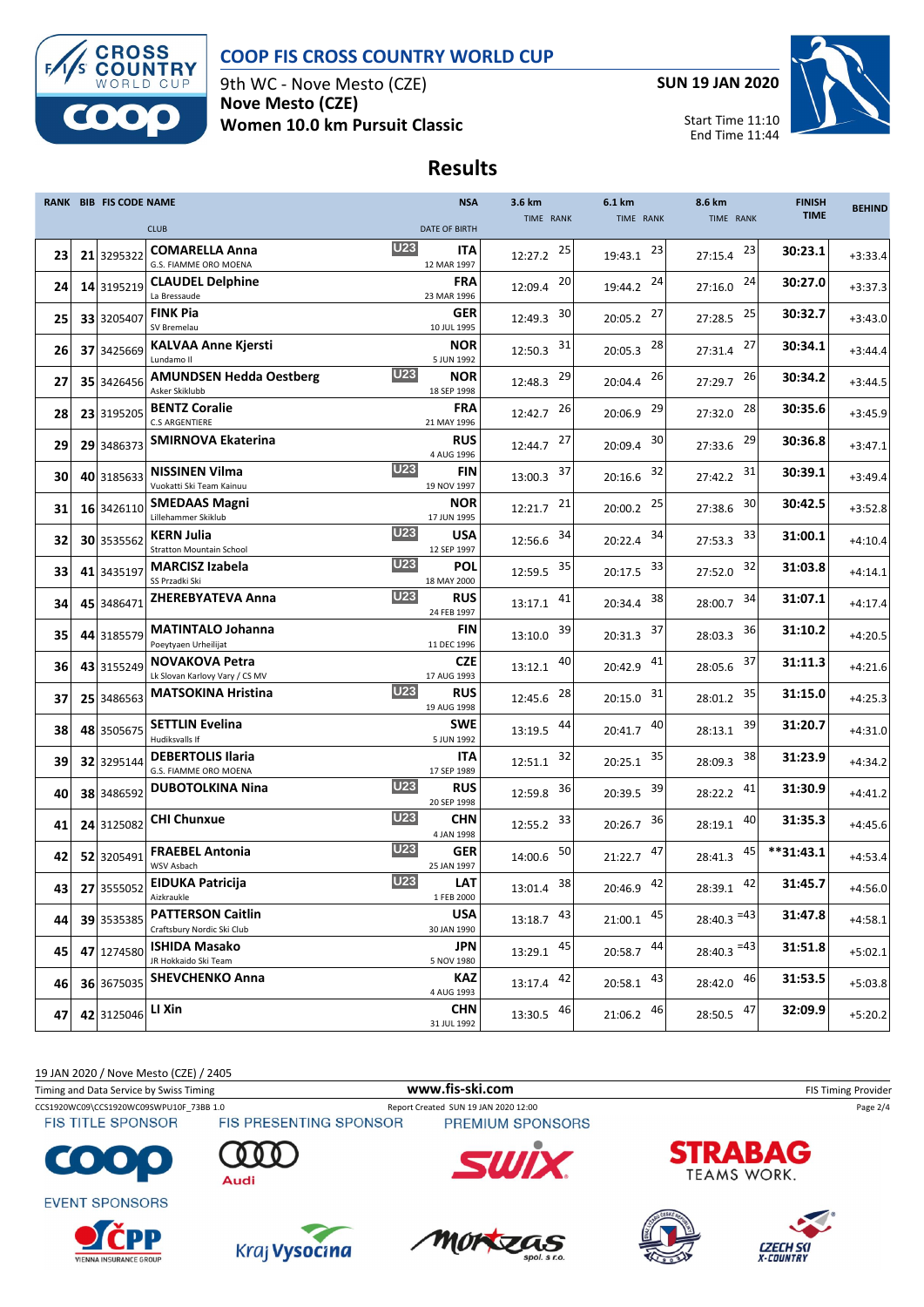

#### **COOP FIS CROSS COUNTRY WORLD CUP**

9th WC - Nove Mesto (CZE) **Nove Mesto (CZE) Women 10.0 km Pursuit Classic** **SUN 19 JAN 2020**



Start Time 11:10 End Time 11:44

### **Results**

|    | <b>RANK BIB FIS CODE NAME</b> |                                                           | <b>NSA</b>                              | 3.6 km        | 6.1 km        | 8.6 km        | <b>FINISH</b> | <b>BEHIND</b> |
|----|-------------------------------|-----------------------------------------------------------|-----------------------------------------|---------------|---------------|---------------|---------------|---------------|
|    |                               | <b>CLUB</b>                                               | <b>DATE OF BIRTH</b>                    | TIME RANK     | TIME RANK     | TIME RANK     | <b>TIME</b>   |               |
|    |                               |                                                           |                                         |               |               |               |               |               |
| 48 | 50 3486213                    | <b>DURKINA Lidia</b>                                      | <b>U23</b><br><b>RUS</b><br>11 SEP 1997 | 47<br>13:51.0 | 48<br>21:29.9 | 48<br>29:23.3 | 32:44.5       | $+5:54.8$     |
| 49 | 49 3155186                    | <b>SCHUETZOVA Sandra</b>                                  | <b>CZE</b>                              | 48<br>13:54.3 | 49<br>21:36.9 | 49<br>29:30.2 | 32:45.4       | $+5:55.7$     |
|    |                               | <b>CKS SKI Jilemnice</b>                                  | 21 OCT 1991                             |               |               |               |               |               |
| 50 | 53 3155270                    | <b>HYNCICOVA Petra</b><br>Dukla Liberec                   | <b>CZE</b><br>1 MAY 1994                | 52<br>14:15.9 | 52<br>21:59.1 | 50<br>29:43.8 | **32:58.0     | $+6:08.3$     |
| 51 | 46 3535659                    | <b>SONNESYN Alayna</b>                                    | <b>USA</b>                              | 49<br>13:56.6 | 50<br>21:50.6 | 52<br>29:51.6 | 33:02.9       | $+6:13.2$     |
|    |                               | <b>Stratton Mountain School</b>                           | 22 JUN 1996                             |               |               |               |               |               |
| 52 | 51 3675036                    | <b>MANDRIKA Olga</b>                                      | <b>KAZ</b><br>17 JUN 1993               | 51<br>14:11.6 | 51<br>21:59.0 | 51<br>29:46.8 | **33:07.8     | $+6:18.1$     |
| 53 | 55 3435202                    | <b>KALETA Weronika</b><br>LKS MARKAM Wisniowa-Osieczany   | <b>U23</b><br>POL<br>21 JUN 1999        | 53<br>14:47.7 | 53<br>22:34.6 | 53<br>30:28.9 | **33:46.7     | $+6:57.0$     |
| 54 | 56 3675049                    | <b>BYKOVA Irina</b>                                       | <b>KAZ</b><br>6 JUL 1993                | 54<br>14:49.2 | 54<br>22:34.8 | 54<br>30:33.1 | **33:51.9     | $+7:02.2$     |
| 55 | 58 3155231                    | <b>MORAVCOVA Klara</b><br>Ski klub Jablonec n.N.          | <b>CZE</b><br>19 MAR 1983               | 57<br>15:18.6 | 55<br>22:59.6 | 55<br>30:44.8 | **33:59.9     | $+7:10.2$     |
| 56 | 60 3155356                    | <b>HAVLICKOVA Barbora</b><br>Dukla Liberec                | <b>U23</b><br><b>CZE</b><br>12 MAY 2000 | 59<br>15:28.9 | 57<br>23:15.0 | 57<br>31:10.4 | **34:21.9     | $+7:32.2$     |
| 57 | 54 3155306                    | <b>SIXTOVA Anna</b><br>KL SG Jablonec n.N.                | <b>CZE</b><br>29 MAY 1996               | 55<br>15:09.5 | 56<br>23:04.8 | 56<br>31:09.0 | **34:31.0     | $+7:41.3$     |
| 58 | 59 3705003                    | <b>PROCHAZKOVA Alena</b><br>LK Slavia UMB Banska Bystrica | <b>SVK</b><br>9 AUG 1984                | 56<br>15:17.7 | 59<br>23:31.0 | 58<br>31:30.5 | **34:52.5     | $+8:02.8$     |
| 59 | 57 3665023                    | <b>KAMINSKA Valentyna</b>                                 | <b>UKR</b><br>5 SEP 1987                | 58<br>15:28.8 | 58<br>23:30.0 | 59<br>31:37.7 | **34:59.2     | $+8:09.5$     |
| 60 | 62 3155357                    | <b>HOLIKOVA Zuzana</b><br>Wikov Ski skuhrov nad belou     | <b>U23</b><br><b>CZE</b><br>1 OCT 1999  | 60<br>16:10.9 | 60<br>24:06.9 | 60<br>32:08.6 | **35:29.5     | $+8:39.8$     |
| 61 | 61 3695082                    | <b>KROL Yuliia</b>                                        | <b>U23</b><br><b>UKR</b><br>22 OCT 1998 | 61<br>16:11.1 | 61<br>24:18.8 | 61<br>32:39.6 | **36:06.2     | $+9:16.5$     |

**Did not Start**

**TYULENEVA Valeriya U23 KAZ** 27 SEP 1997 **<sup>34</sup>** <sup>3675066</sup>

| <b>WEATHER</b> | <b>SNOW CONDITION</b>         | <b>TEMPERATURES</b> |                  |                |               |            | <b>COMPETITORS / NSA</b> |            |            |     |
|----------------|-------------------------------|---------------------|------------------|----------------|---------------|------------|--------------------------|------------|------------|-----|
|                |                               | <b>AIR</b>          | <b>SNOW</b>      | <b>ENTRIES</b> | <b>RANKED</b> | <b>DNS</b> | <b>DNF</b>               | <b>DSQ</b> | <b>DQB</b> | LAP |
| Overcast       | Soft                          | $1.0^\circ$ C       | $-0.8^{\circ}$ C | 62/17          | 61/17         | 1/1        | 0/0                      | 0/0        | 0/0        | 0/0 |
|                |                               |                     |                  |                |               |            |                          |            |            |     |
|                | <b>FIS Technical Delegate</b> |                     |                  |                |               |            | Race Secretary           |            |            |     |

**ROSA Anna (ITA)**

**SVUB Vaclav (CZE)**

19 JAN 2020 / Nove Mesto (CZE) / 2405